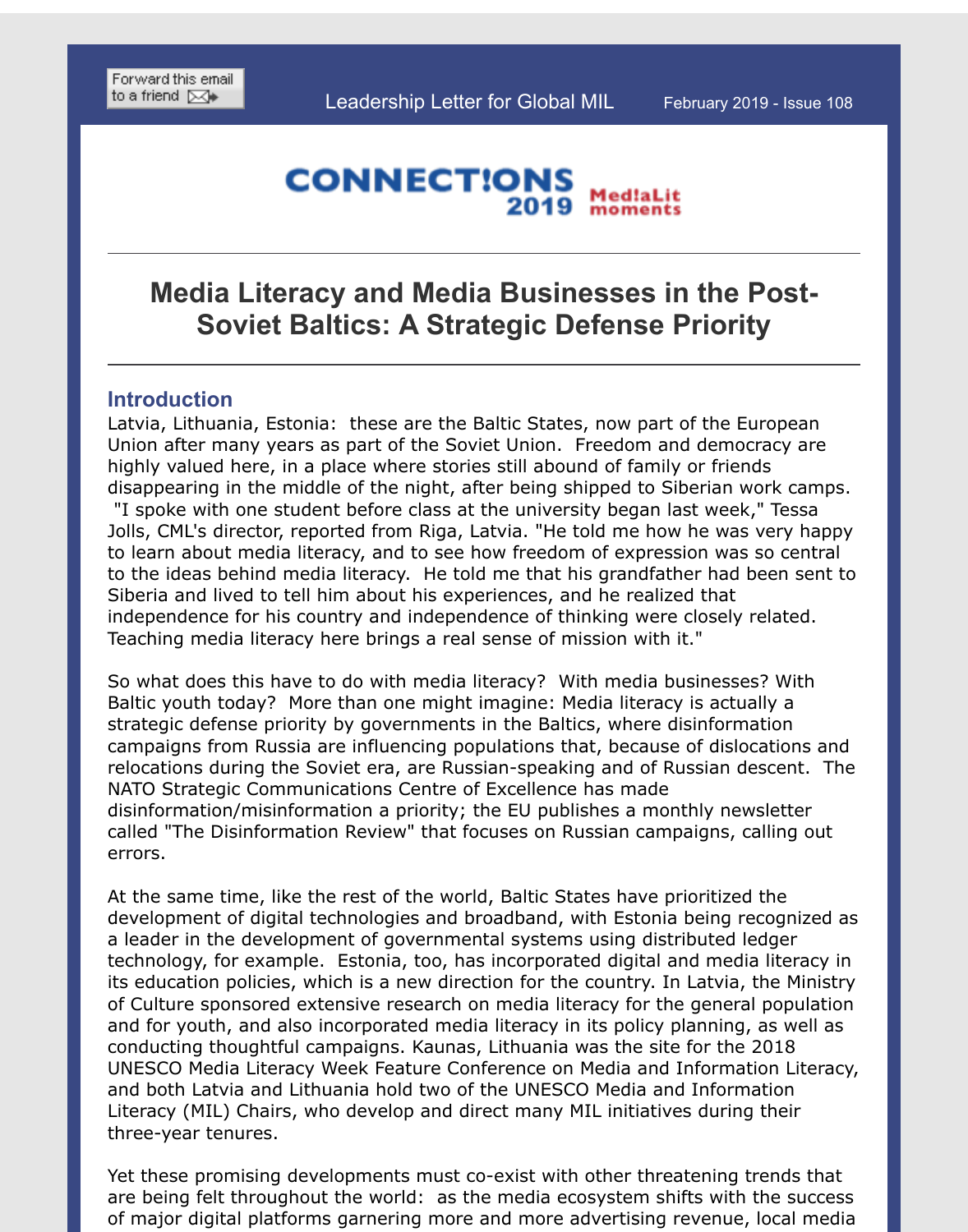against misinformation and disinformation, their understanding of business and how to succeed in a free market environment, is essential to the freedom and success their countries.

The stakes are high. And the determination is great, with freedom being hard-won. But what is interesting is that the stakes are high in democratic countries the world over - it's just that in the Baltics, there is a more acute awareness of just how important media literacy education is for preparing young people to live in this powerful world of images, words and sounds.

To explore some of these issues, CML's Tessa Jolls interviewed Guna Spurava, He of UNESCO MIL Chair, University of Latvia, for a podcast. This is CML's first podc - we welcome your thoughts and comments. Next month, we will return to our newsletter format, featuring transcripts of interviews, and then alternate that for with podcasts. But in the meanwhile, we invite you to tune into our voices from the Baltics, from Riga, Latvia in this year of 2019.

### Join our mailing list

Go to Podcast: Guna Spurava, Head of UNESCO Media and Information Literacy (MIL) Chair, University of Latvia, Interviewed by Tessa Jolls, CML's Director.

### **In this issue:**

- **[Media Litera](http://www.consortiumformedialiteracy.org/index.php?option=com_contact&view=contact&id=1&Itemid=6)cy and Media Businesses in the Post-Soviet Baltics: A Strategic Defense Priority**
- **[Biograp](https://soundcloud.com/user-207777315-703578692/guna-spurava-feb-22-2019)hy**
- **Resources**
- **CML News**
- **Infographics**
- **About Us**

## **Biography**



*Guna Spurava is a researcher and lecturer at the Faculty of* Social Sciences, Department of Communication Studies at *University of Latvia, where she serves as the Head of the* UNESCO MIL Chair. Guna is responsible for the developme of MIL research focusing on practices of young people's m *use. Guna has also been teaching media literacy, media* research methods and media economy at the University of *Latvia. She is doctoral student at University of Tampere, Finland, Faculty of Communication Sciences in the field of MIL. Over the course of her professional career, she has b involved in different aspects of the Latvian media landscal with a focus on magazine publishing management.*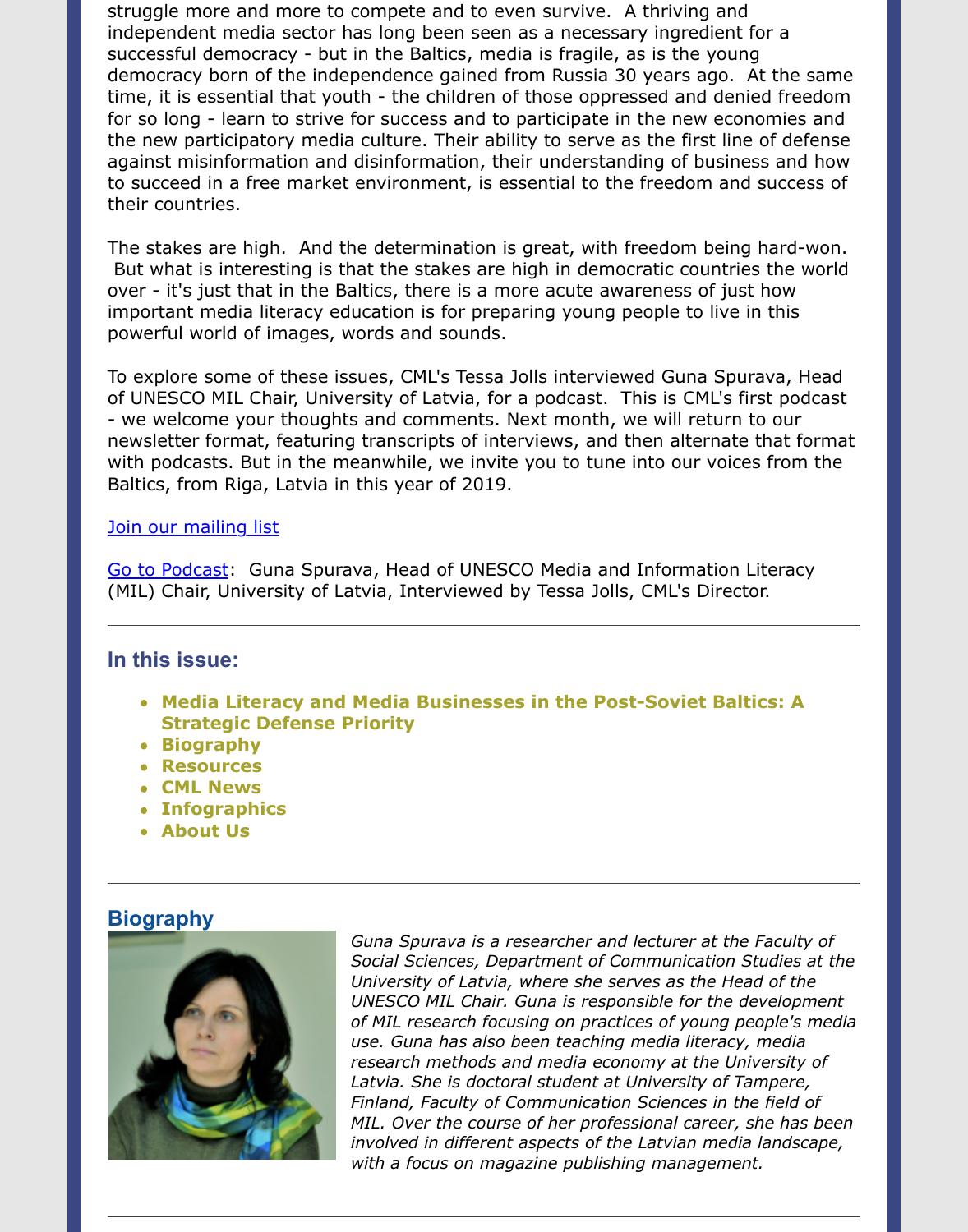- 2017 pdf
- Media Use by Children Age 0-8, the Common Sense Census, 2017: pdf
- Disinformation Review (Weekly e-subscription). Updates on Pro-Kremlin Disinformation. EU East Stratcom Task Force. link

### **Global MIL Week 2018 Feature Conference and Youth Agenda Forum 2018**

The G[loba](https://www.km.gov.lv/uploads/ckeditor/files/mediju_politika/petijumi/eng/Summary_Research%20on%20the%20Media%20Literacy%20of%20Children%20and%20Adolescents%20Aged%209-16%20in%20Latvia_ENG.pdf)l MIL Week 2018 Feature Conference and Youth Agenda Forum were coorganized by UNESCO, University of Latvia (Latvia) and Vytautas Magnus University ([Lith](https://www.ofcom.org.uk/__data/assets/pdf_file/0020/108182/children-parents-media-use-attitudes-2017.pdf)uania). The two universities are both members of the UNESCOUNAOC UNITWIN Media and Information Literacy and Intercultural Dialog[ue \(](https://www.commonsensemedia.org/sites/default/files/uploads/research/csm_zerotoeight_fullreport_release_2.pdf)MIL University Network; Kristina Juraite holds the UNESCO MIL Chair at Vytautas Magnus University.

Special emphasis was placed young people at the Global MIL Week Youth Agenda Forum, organized by Spurava, which took place on 26 October, 2018, at the University of Latvia, in Riga, Latvia. Young people's voices resonated loudly in the global commemoration of MIL Week. Youth were engaged not just as target groups for MIL training but also as actors and

as part of the solution to achieve media and information literate societies. See the videos:

- **Scenes from Global MIL Week Youth Agenda Forum**
- Discussion of Youth Agency at UNESCO Youth Agenda Forum, featuring Her Jenkins (University of Southern California) and Rachel Schnalzer (Buzzfeed)
- Reactions and Questions from UNESCO Youth Agenda Forum following Henry Jenkins Interview, with Jenkins' Responses
- [Practitioner Views on Why MIL is Important, from U](https://www.youtube.com/watch?v=G7JpG-7NPBE&t=3s&frags=pl%2Cwn)NESCO 2018 Feature Conference in Kaunas, Lithuania

Also c[heck out:](https://www.youtube.com/watch?v=i3g17-KhuRk&t=2s&frags=pl%2Cwn)

- Henry Jenkins Blog
- [Jenkins, H., Clinton, K., Purushotma, R., Robison, A.J. & Weigel, M. \(2006\).](https://www.youtube.com/watch?v=oPyJeXGMA1w&frags=pl%2Cwn) [Confronting the Challenges of Participatory Culture: Media Education For](https://www.youtube.com/watch?v=vYeINYtCRa8&frags=pl%2Cwn) the 21st Century. Chicago: The MacArthur Foundation
- Jenkins, H. & Jolls, T. (2014). How Do Digital Media & Learning (DML) and Media Literacy Communities Connect? Why is it important that these [communities work t](http://henryjenkins.org/)ogether towards common goals?
- [Jenkins, H. & Jolls, T. \(2018\). Empowerment: From Theory to Practice to](https://ictlogy.net/bibliography/reports/projects.php?idp=700) Activism. Exploring David Bordwell.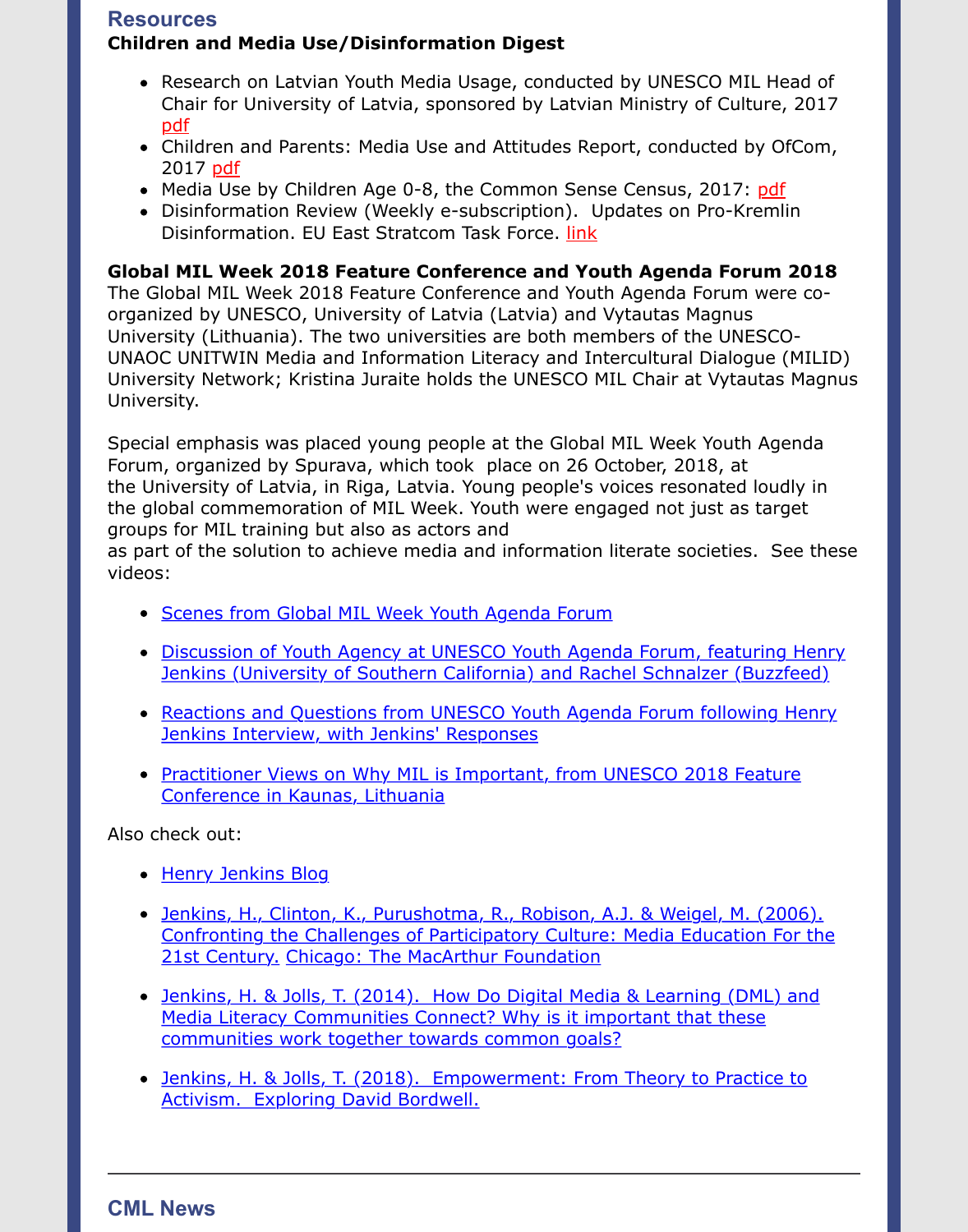#### implementation program conducted in Latvia: links and links and links and links are links and links and links a

Below: Tessa Jolls addresses IAC conference and talks with students during a brea



## **Infographics**

This new CML Infographic shows the three pillars that media literacy rest upon: Deconstruction, Construction and Participation. With new media, participation is a constant, where reading, writing and sharing and contributing and yes - participa - are all part of the equation, whether through visual, aural, digital or print media.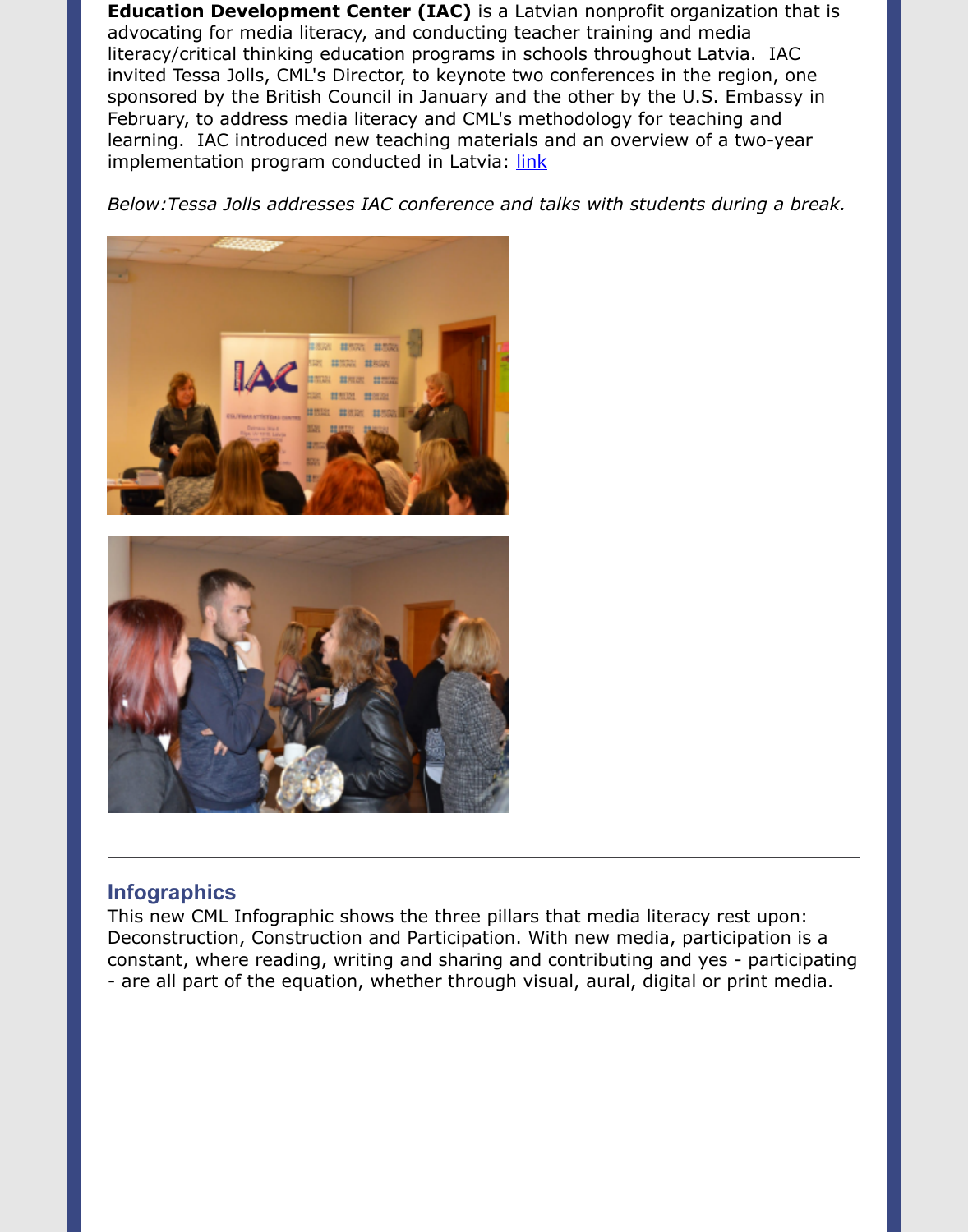

# The Pillars of Media Literacy

# **FREE YOUR MIND**

**DECONSTRUCT** THINK CRITICALLY!

# **EXPRESS YOUR VIEWS**

**CONSTRUCT BE RESPONSIBLE!** 

# **PARTICIPATE**

**TAKE ACTION CONNECT!** 



# **About Us**

The Consortium for Media Literacy addresses the role of global media through the advocacy, research and design of media literacy education for youth, educators a parents.

The Consortium focuses on K-12 grade youth and their parents and communities. The research efforts include health education, body image/sexuality, safety and responsibility in media by consumers and creators of products. The Consortium is building a body of research, interventions and communications that demonstrate scientifically that media literacy is an effective intervention strategy in addressing critical issues for democracy: http://www.consortiumformedialiteracy.org